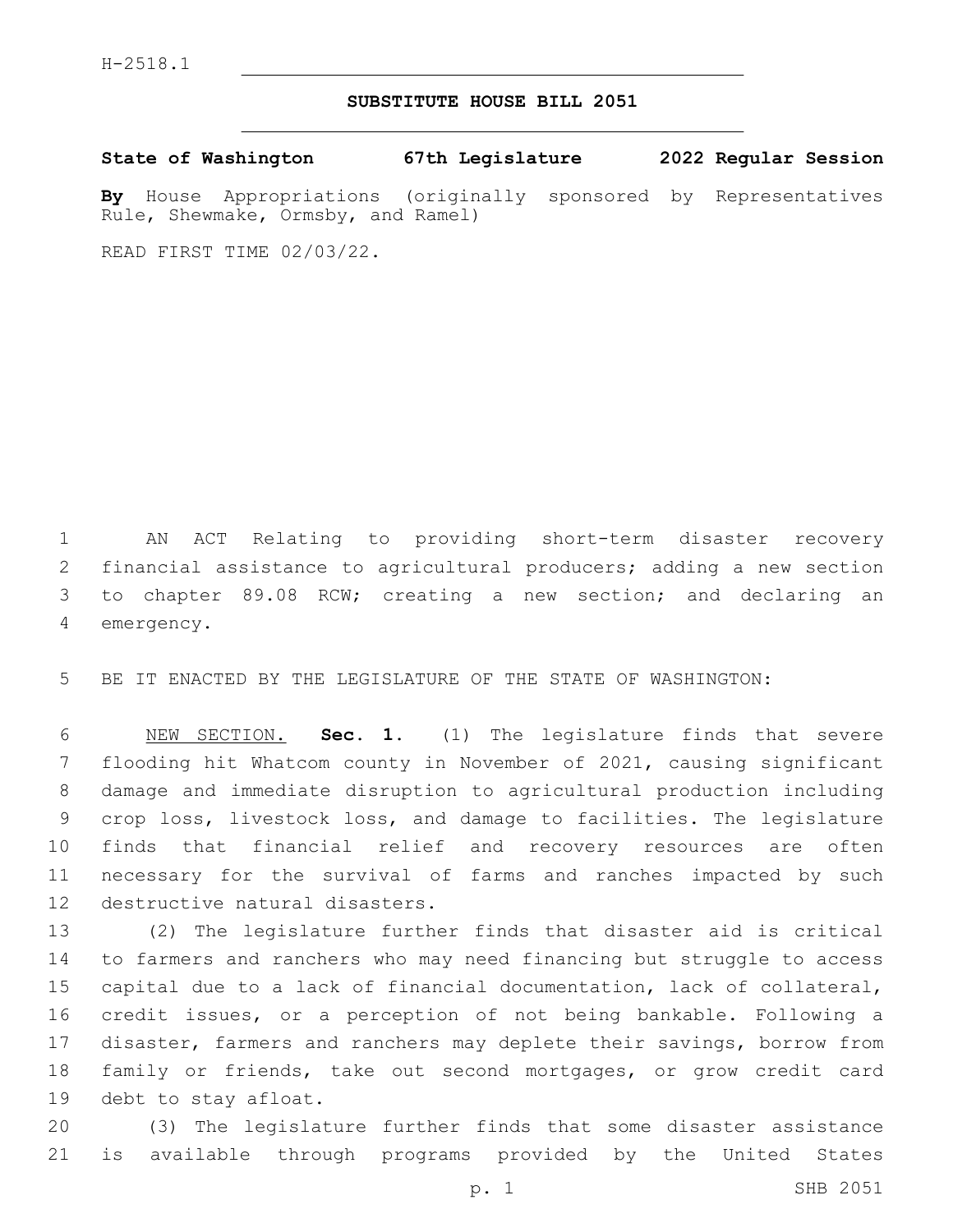department of agriculture, but that some farmers and ranchers may not be aware of the resources available and that it can take time to 3 secure grant funds.

 (4) The legislature further finds that short-term aid, or gap funding, would help retain businesses and jobs in the agricultural industry, and will help community and food system resilience while farmers and ranchers wait for longer term financing.

 (5) Therefore, the legislature intends to establish a grant program to initially provide short-term financial assistance to farmers and ranchers in the aftermath of the Whatcom county flooding that can be replicated in future natural disasters, and to ensure that farmers and ranchers are made aware of federal disaster 13 assistance programs and how to access them.

 NEW SECTION. **Sec. 2.** A new section is added to chapter 89.08 15 RCW to read as follows:

 (1) Subject to the availability of amounts appropriated for this specific purpose, the commission, in cooperation with local conservation districts, must develop and implement a short-term disaster recovery financial assistance program for farmers and ranchers. The program must initially address providing short-term funding to farmers and ranchers that sustained physical damage or economic loss due to the major flooding event that occurred in 23 Whatcom county during November 2021.

 (2) Under the program, the commission may provide grants to 25 eligible farmers and ranchers. Grant funds may be used for payroll, utilities and rent, marketing and advertising, building improvements 27 or repairs, replacing damaged or lost crops, livestock, and equipment, and other operations and business expenses.

 (3) In order to be eligible to apply for a grant under this section, a farmer or rancher must provide documentation of a reduction in agricultural income or activity as a result of a natural disaster such as a flood, earthquake, or wildfire.

 (4) The commission must coordinate with the department of agriculture and local conservation districts in conducting outreach to farmers and ranchers in order to increase awareness and understanding of the disaster recovery financial assistance program, and to ensure that farmers and ranchers are aware of other disaster relief assistance available through the state and federal government.

(5) The commission may adopt rules to implement this section.